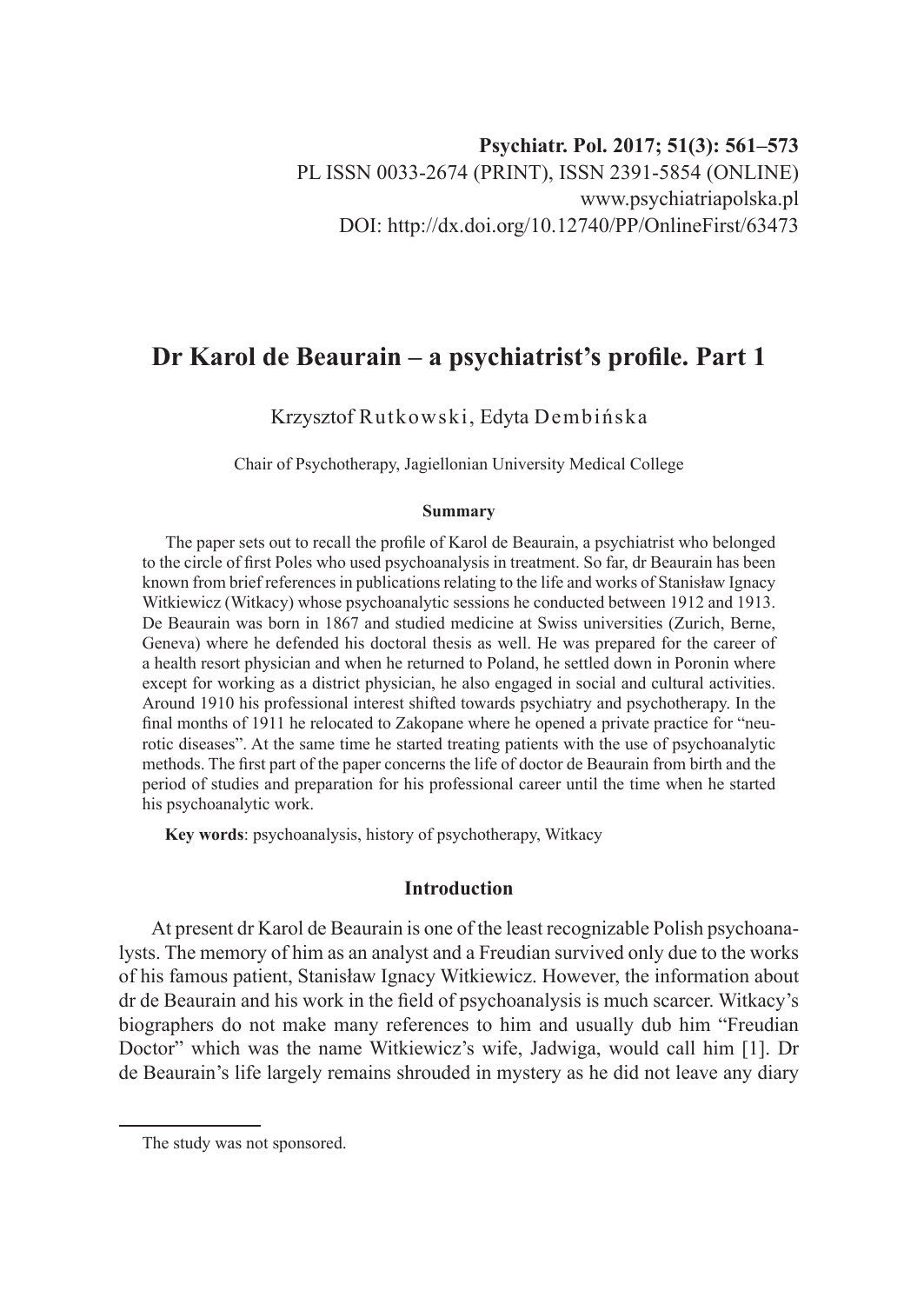or memoirs. There is even no clarity in how he got familiar with the psychoanalytic method. It can be assumed he learnt about it as a result of contact with a psychology doctor, Ludwika Karpińska (another forgotten Polish promoter of psychoanalysis) [2]. She settled down in Zakopane in 1911 but a lot of data suggests that it was several years earlier. De Beaurain was undoubtedly a member of the first generation of Polish psychoanalysts who worked before World War I. Any historical information that could be traced in existing sources about his person constitutes the content of the paper.

# **Study years**

Karol de Beaurain was born on 20<sup>th</sup> April 1867 in Rakowa in Volyn<sup>1</sup> [3] as he reported himself. He was a son of Maksymilian de Beaurain (1835–1911) [6, 7] who was a gynecologist [9] and Seweryna nee Janicka [7]. Karol de Beaurain received education in the middle schools in Warsaw and Plock [3]. He passed his matura exam in the philological middle school in Plock [3]. In 1886 he started his studies at the Swiss Federal Institute of Technology in Zurich [3]. After two years he developed an interest in medicine which he studied for four semesters in Geneva [3], Zurich (academic year 1890/1891) [10] and then in Bern (from 1891) [4]. On 13<sup>th</sup> June 1894 he defended his doctoral thesis in Bern [5]. The supervisor of his dissertation entitled "Die Resultate der Arthrectomie bei der tuberkulösen Gonitis" ("Results of Arthrectomy in Tuberculous Gonitis") [11] was professor Theodor Kocher (1841–1917), a surgeon who later was awarded the Nobel Prize for his research on physiology, pathophysiology and thyroid surgery (1909) [12]. Up to this point nothing suggests that he was interested in either psychiatry or psychotherapy. Then he spent a year (1894/1895) in Vienna where he "studied physical therapy and hydrotherapy at professor [Wilhelm] Winternitz's department" [3], who was a famous balneologist and the director of the first European Department of Balneology at the University of Vienna [13]. He might have planned to become a health resort doctor as this field of medicine was developing very rapidly at the turn of 19<sup>th</sup> and 20<sup>th</sup> centuries. Teodora Krajewska nee Kosmowska, a sister of de Beaurain's wife, selectively reported of the Vienna stay in her memoirs [14]. Zofia Kosmowska<sup>2</sup> was de Beaurain's wife and she was born in December 1863

<sup>1</sup> Dr de Beaurain reported that he was born in Rakowa in Volyn in numerous documents including those created by himself (e.g. when he was entered into the students' register at the University of Bern on 16<sup>th</sup> May 1891 [4], during the doctoral thesis exam on 13th June 1894 [5], in so-called lineage [6] when he enrolled on the Jagiellonian University in the academic year 1895/96 and in his curriculum vitae of 15<sup>th</sup> June 1920 [3]). Despite the controversy related to his place of birth, we decided to accept that the information reported by him is the most credible. Other places of his birth were reported to be: St Petersburg [7] and Kamieniec Koszyrski [8] which is Kamien Koszyrski indeed. However, none of this information comes directly from de Beaurain and as such we deem it less credible.

<sup>&</sup>lt;sup>2</sup> Another curious fact is the coincidence of surnames between de Beaurain's wife's maiden one and that of Wiktoryn Kosmowski, a pediatrician who looked after S. I. Witkiewicz during his childhood. Any hypothesis about the blood relation should be assessed critically here despite the fact that both families lived in Warsaw. Wiktoryn identified himself with the Lis coat of arms [15], whereas Bartłomiej (Zofia's grandfather) with the Trąba coat of arms [14].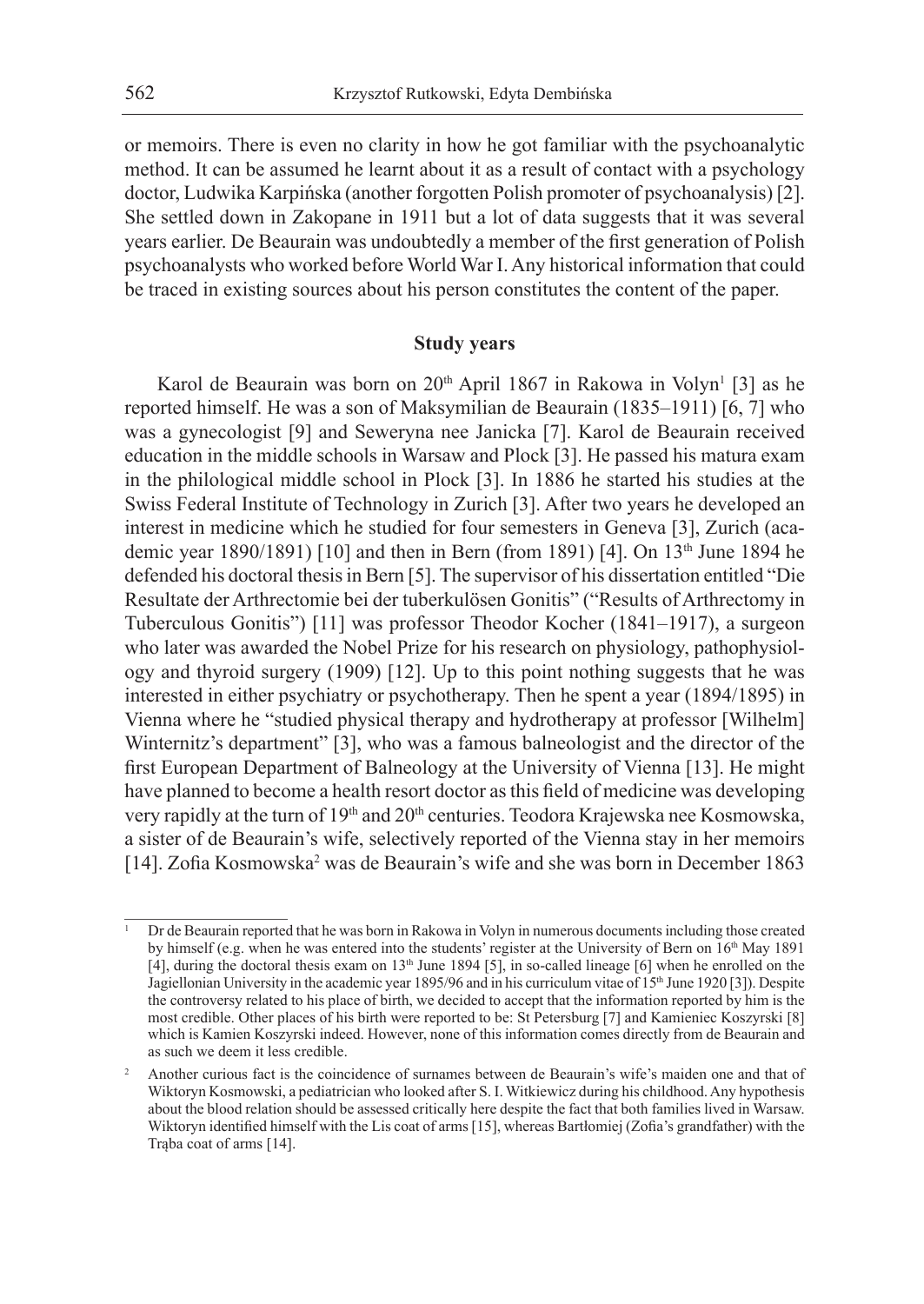in Warsaw. She was a dentist and the daughter of Ignacy Kosmowski and Seweryna nee Główczyńska [7, 14]. The prospective spouses probably met when they both were doing their medical degrees in Geneva in the years 1888–1890 [3, 16]. They got married in Geneva on 31st May 1890 [7]. It is probable that de Beaurains' elder son Witold was born around 1891 (Zofia de Beaurain had a break in her medical studies for several months from July 1890 to May 1891), whereas on  $25<sup>th</sup>$  December 1893 their younger son Janusz was born in Warsaw.

Having left Vienna, de Beaurain initiated the attempts to have his medical diploma nostrified at the Jagiellonian University. Otherwise he would not be able to practice his profession in that part of Poland which was under the Austrian partition at that time. In the winter term of the academic year 1895/96 he became a conditional student at the Jagiellonian University [6] and he attended lectures on bacteriology conducted by professor Odon Bujwid. He also reports that in the same year he was "a disciple in the surgical clinic of professor Rydygier" in Krakow [3]. He got his medical degree nostrified at the Jagiellonian University on 10<sup>th</sup> June 1896 (he passed his exams on  $27<sup>th</sup>$  April 1896, 6<sup>th</sup> May 1896 and 8<sup>th</sup> June 1896) [17]. Having his diploma nostrified, he started his job as a medical doctor in Zakopane in 1896/1897 [18]. Afterwards in 1897/1898 he did traineeship at the Gynecology Clinic of the Jagiellonian University in Krakow [3] as he might have wanted to follow the footsteps of his father. In 1899 he was already a known figure in Zakopane community. In his curriculum vitae [3] he does not report any other activity in 1898–1899. However, he is reported to be a trainee at the National General Hospital in Lviv [19].

#### **Early career in Poronin**

In the following years (1898–1911) he lived in Poronin where he took up the position of a community doctor (probably between 1900 and 1910), which in reality was the direct continuation of his father's work who practiced in Zakopane and Poronin [9]. In 1901 dr de Beaurain was listed in "Zakopane i Tatry. Kalendarzyk Tatrzański" ("Zakopane and the Tratras. The Tatra Calendar") as a community doctor in Poronin and a dentist in Poronin and Zakopane [20]. Clearly, the information reported about the two de Beaurain spouses as one person. It was only Zofia Kosmowska-Beaurain who was a dentist. It can therefore be concluded that in 1901 she lived and practiced medical profession together with her husband in Poronin. Press adverts of the dental surgery of Kosmowska-Beaurain suggest that she did not spend much time in Poronin. From 1892 she is likely to have run incessantly her private dental surgery in Warsaw [21] as well in 1901 [22] when she is listed as a dentist in Poronin and Zakopane. She had a reputation of an independent woman who worked for her sustenance, which was unheard of in those times. The article "Letters from Krakow" from September 1899 portrays her as the one who "does not seek male protection" [23]. That could be a likely reason why the author of the note in "Kalendarzyk Tatrzański" merged the woman with her husband in one person as a woman who has an independent profes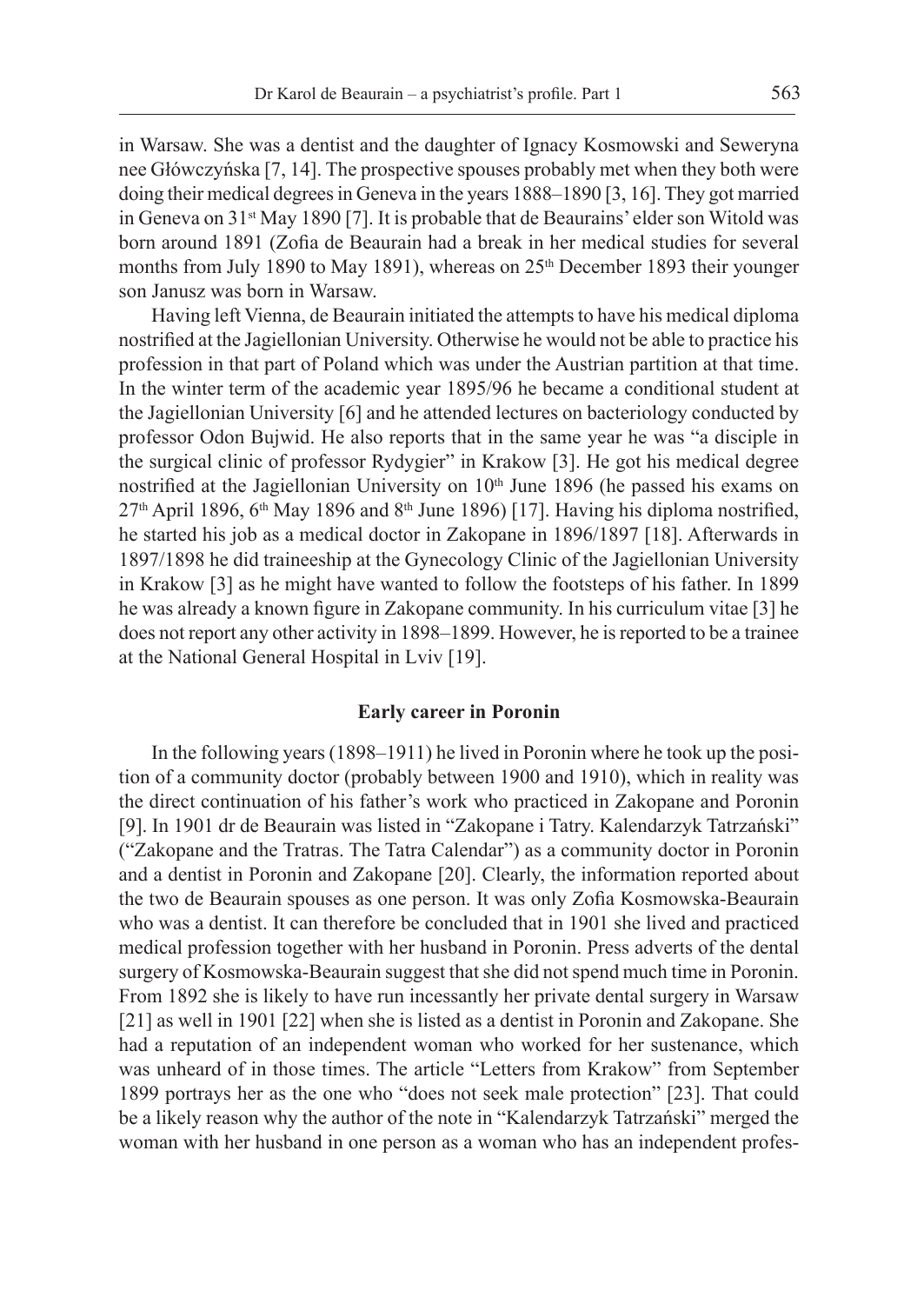sional career would be beyond imagination for the note author. That does not come as a surprise as in most countries women did not earn their living in any other way than by teaching children, they could not dispose of estate and neither did they have right to vote still for many years to come. The fact shall be emphasized as it demonstrates that the de Beaurains had an individualized and tolerant approach to social changes.

At the turn of centuries de Beaurain did not only work as a community doctor in Poronin, but he was also an active member of the local community, which is supported by the data collected from that period. The first reference to de Beaurain comes from "Przegląd Zakopiański". On 7<sup>th</sup> September 1899 the magazine editors informed that "the next issue and those that will follow afterwards will be signed by dr Karol Beaurain as the editor-in-charge" [24]. It was unfortunate that at that time under the press bill the editor-in-charge had to reside permanently in the location where a magazine was published. Since de Beaurain lived in Poronin (located merely 7 km from Zakopane), the Prosecutor's Office in Nowy Sacz did not approve de Beaurain for that function and it was Henryk Bogdani who became the new editor-in-charge of "Przegląd" [25]. The magazine was one of the most significant regional magazines and the first one which was issued in Zakopane. It managed to stay on the publishing market for a long time. The magazine was published between 1899 and 1906 and it featured topics related to history, tourism and healing properties of the climate in the Tatras as well as local current affairs. The organization that supported "Przegląd Zakopiański" was the Association of Friends of Zakopane which de Beaurain was fond of. De Beaurain also worked without remuneration in the Climatic Hospital founded in 1899 by dr Tomasz Janiszewski in Zakopane [26]. His associates there included dr Gawlik and dr Marcin Woyczyński who later became the husband of Ludwika Karpińska [2]. He engaged in the campaign to fight off tuberculosis in the people of the Podhale region and in 1900 he was one of the founders of the Association for the Construction of People's Health Resorts [27]. Additionally, dr de Beaurain was active in the Natural Division of the Tatra Society in which he became a member of the control committee in 1912 [28].

De Beaurain's fondness of the intellectual circles gathered around the Association of Friends of Zakopane and his engagement in the tuberculosis prevention made him be involved in one of the liveliest conflicts Zakopane community witnessed at that time. The conflict escalated in 1902 when dr Andrzej Chramiec, who was the owner of one of the largest treatment centers in Zakopane, was elected the mayor of the town [29]. "Przegląd Zakopiański" started to criticize private interests in the new mayor's actions concentrating in particular on flaws in the way he was taking care of health resort patients' well-being. As a response to that, Chramiec founded a competitive magazine "Giewont" [29] which praised the initiatives of the new mayor and criticized his opponents. Chramiec was criticized for opposing to the plans of constructing sewage and water supply system in the whole town of Zakopane [30]. Chramiec had those facilities in his health resort and probably he did not care much about other people having access to them as that would make him stop having a competitive advantage over others. The second issue was a conflict, which lasted for many years, between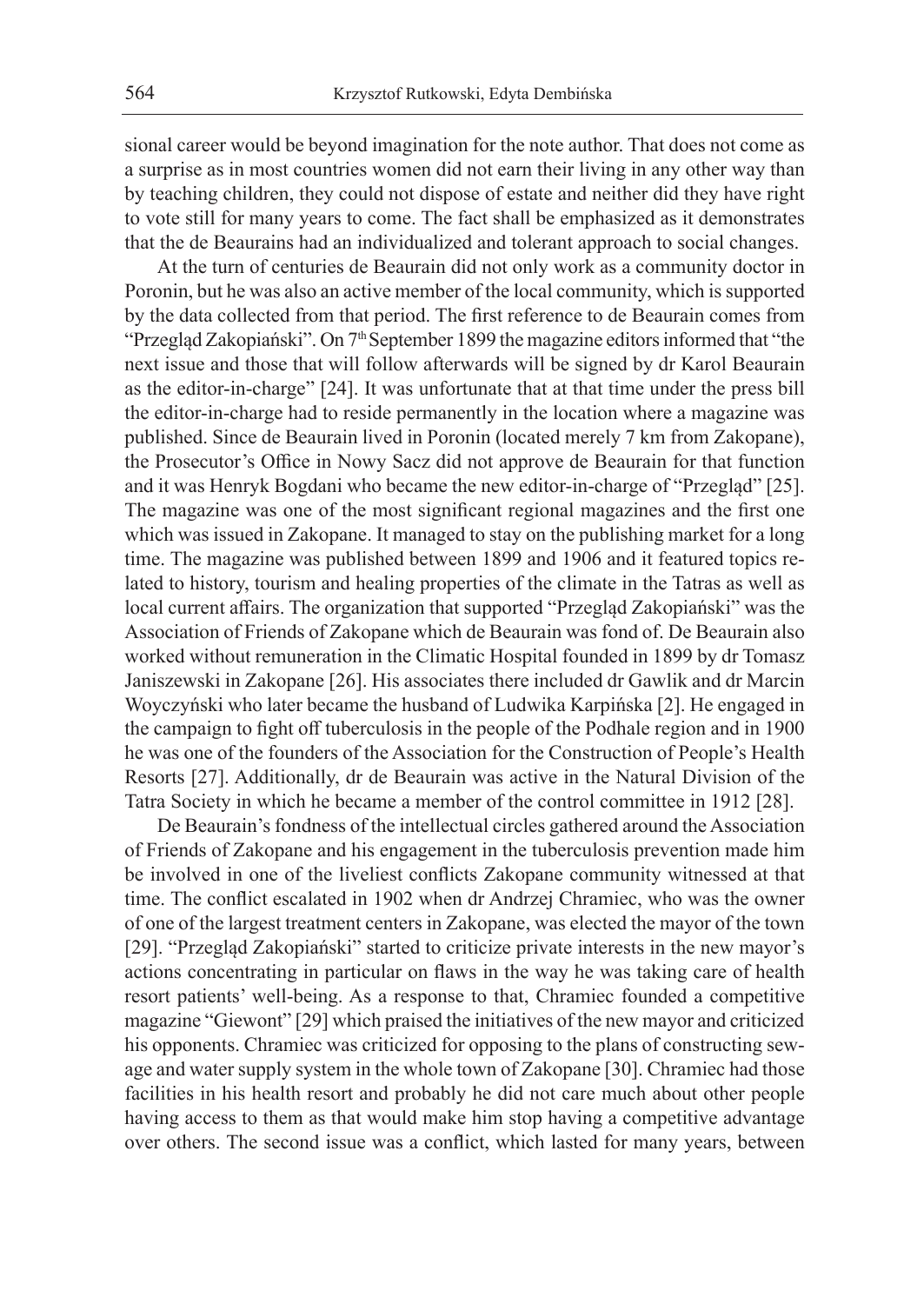Chramiec and doctors of the climatic station [31]. He fought most fiercely with the initiatives of dr Tomasz Janiszewski, who was a physician at the climatic station from 1896, and who undertook at his sole cost many initiatives that were to improve the sanitary-epidemiological situation of Zakopane. The plan to disinfect thoroughly the lodgings of tuberculosis patients was particularly under criticism of Chramiec who mocked it and called it incensation. Chramiec resorted to all possible ways to get rid of dr Janiszewski by filing complaints to the authorities. When that proved ineffective, on 4th July 1902 as the head of Zakopane climatic committee he dismissed Janiszewski from his function [30]. In response to that decision individuals centered around Witkiewicz posted the following telegram to the Governor of Galicia and to the Speaker of the National Sejm "(…) pleading with them to revoke the detrimental resolution and not to deprive Zakopane of such useful and truly civil strength" [30]. The telegram was signed by 17 individuals i.a. dr de Beaurain, dr M. Woyczyński along with Stanisław Witkiewicz, Wacław Sieroszewski and Kazimierz Dłuski with his wife. The decision was revoked by the Galicia authorities. Karol de Beaurain's signature of the telegram clearly suggests his involvement in the conflict supporting the side of modern medicine and the cooperation with individuals of such range as Stanisław Witkiewicz (father).

In the academic year of 1903/1904 de Beaurain received training in Munich with the aim of complementing his knowledge "mainly in the field of psychology" [3]. It is hard to say what the rationale for the decision was. Perhaps his work as a community doctor was not satisfying enough. During his study years in Munich de Beaurain must have met Theodor Lipps, a philosopher and psychologist, who was greatly valued for his concept of unconscious mental phenomena by Sigmund Freud. It is probably also the time when de Beaurain demonstrated his interest in psychoanalysis. It might also be the time when Karol de Beaurain's relationship with his wife started to deteriorate. In the autumn of 1903 Zofia de Beaurain relocated to Warsaw. On 26<sup>th</sup> September 1903, after a period of time the first advert of her dental surgery was published in "Kurier Warszawski" [32]. From the autumn of 1903 Zofia de Beaurain nee Kosmowska resided in Warsaw and from 1905 she would spend every summer in Zakopane. In both cities she worked as a dentist. She had a private practice at 79 Marszałkowska Street in Warsaw [33] and at 5 Przecznica Street in Zakopane [34]. According to her sister the surgery in Zakopane was prospering well as she reported in 1906: "Zosia is practicing in Warsaw but as soon as in June she is to go to Zakopane as last year her surgery was doing very well there" [14].

In 1907 the relations between de Beaurain spouses probably did not go well. From Karol de Beaurain's sister's-in-law description it can be concluded that the Beaurains broke up and raised their two sons separately [14]. In this passage a bit biased comment could be identified about the father's negative influence on the son who consequently "must be a nuisance" as well as about the fairly lenient way of both sons' upbringing whenever they stayed in Zakopane as she was a mother who "did not demand obedience" and "was frightened of their distant outings" [14]. The upbringing cannot have been so bad, as Janusz de Beaurain built a great career in the Polish Army. He fought in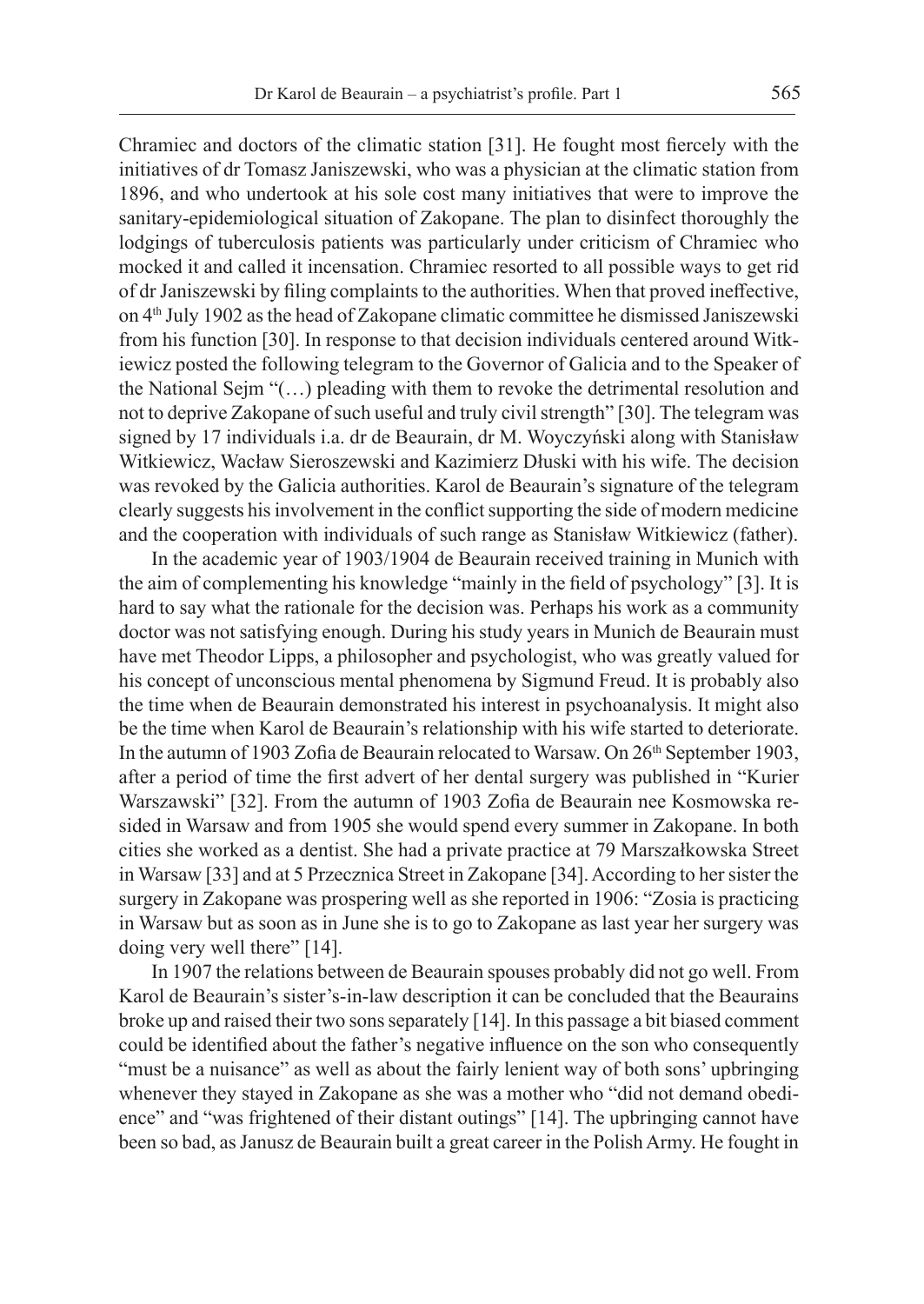the Polish Legions until he was awarded the rank of general of the Polish Army and he co-established the Polish military aviation and carried out the first combat flight in its history (together with Stefan Bastyr) [35], which anniversaries were celebrated as the Day of Polish Aviation until 1931 [36]. He was i.a. the Chief of Staff of the Air Force and the director of the Central Aviation Workshops. That also demonstrates the parents' highly patriotic upbringing of Janusz who joined the Polish Legions at the age of 20.

However, their younger son Janusz spent the winter holidays in 1905 with his aunt Adela in Zakopane [37] (Ada Kosmowska, a well-known theatre actress at the State Theatre named after J. Słowacki in Krakow and a film actress) [38] instead of spending the time with his father in Poronin. The de Beaurains' might have got divorced but no formal evidence has been found to support that. In 1907 Zofia de Beaurain's condition deteriorated dramatically: "Zofia was in constant financial trouble. She was a dentist by profession and a painter by passion. The poor thing changed past all recognition and dressed in a neglectful way. Her delicate face with slightly blushed complexion, her deep dark grey eyes with her mouth full of grace and blond hair of golden shade – all of that has changed in the hue and lines due to face and chin greasing and a changed hair color" [14]. Zofia de Beaurain died on 19<sup>th</sup> November 1913 in Krakow and was buried at Rakowice Cemetery.

On 25th December 1908 the de Beuarain family was struck by a tragedy as Witold de Beaurain, "a 7th grade pupil of Sobieski Middle School in Krakow" died in Opawa in circumstances which remain unexplained nowadays [39]. We do not know what impact the event had on both spouses and their relations which had already been tense. The loss of a child might have been the reason why dr de Beaurain developed an interest in the care of children with mental disorders. In 1910 "on prof. Piltz's initiative and at his own expense he researched the field of the upbringing of handicapped children in Austria, Switzerland and Germany" [3]. The circumstances of how de Beaurain got to know prof. Jan Piltz, who was the head of the Department of Neurology and Psychiatry at the Jagiellonian University then, remain unknown. For a number of years the professor planned to open an educational therapy centre for neurotic and poorly developed children in Krakow. He published his plans in "Przegląd Lekarski" ("Medical Review") on 2nd October 1909 [40]. He probably required qualified medical personnel and that was the reason why he encouraged de Beaurain to research the field of child psychiatry. However, de Beaurain never took up the job in the centre and no clear reasons for such decision are known as on his return from abroad he received further training in the psychiatric clinic of professor Plitz [41]. When the centre was opened on 1st October 1911, dr Józef Jasieński [42] became the first director and he was later replaced by dr Cezary Onufrowicz. De Beaurain is very likely to have come across psychoanalysis when he was studying child psyche as at that time journals related to child development would very often refer to the psychoanalytic theory of psychosexual development.

In 1911 Maksymilian de Beaurain, the father, passed away (1835–1911) [9]. He was a renowned figure in the community of Zakopane where he worked as the first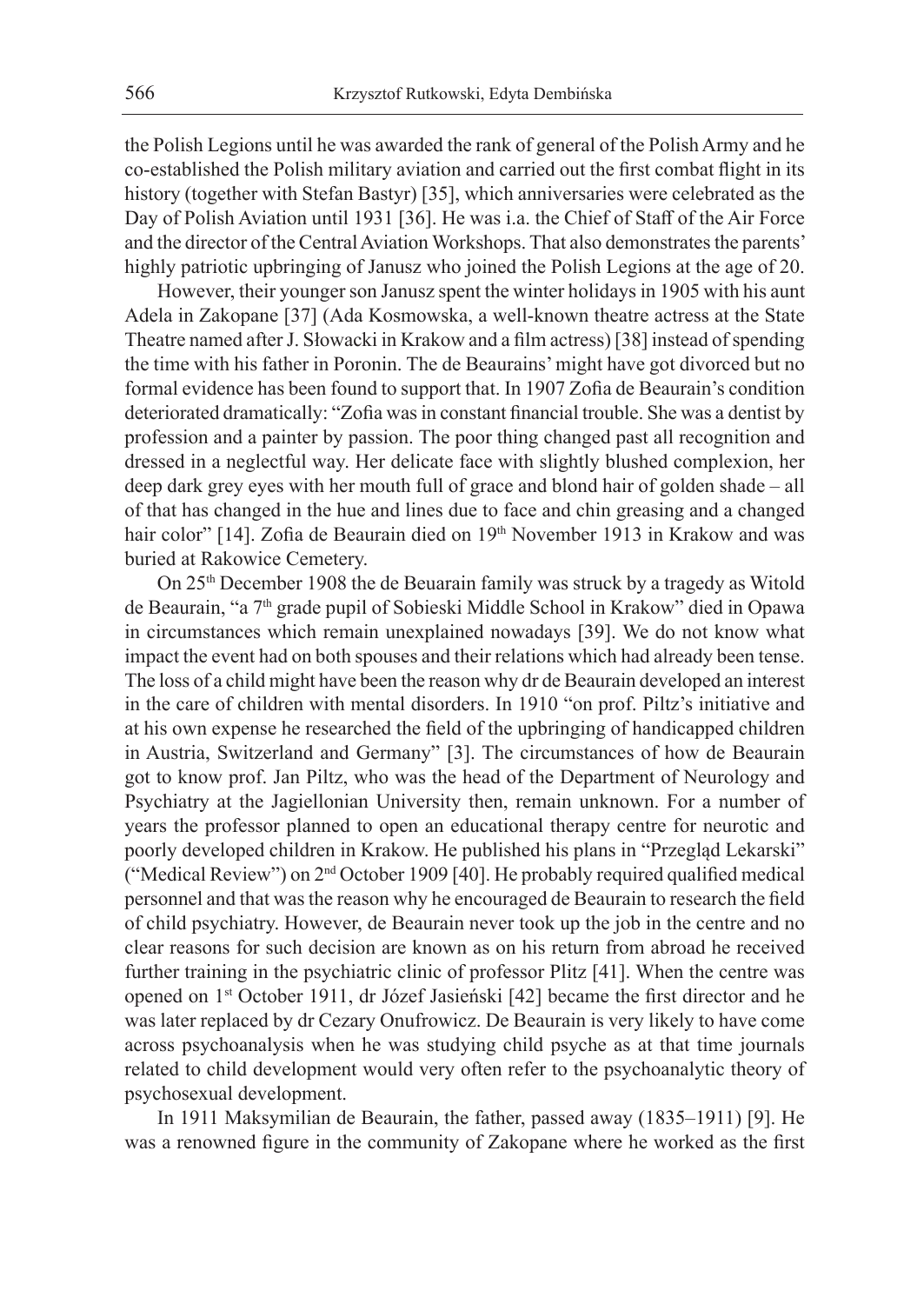gynecologist and obstetrician. He was definitely the person who in 1901 published the text of "Babiarki" ("Midwifes") [43] which elaborated on the harmfulness of the treatment carried out by witch-doctor midwives. The author, however, was presented in the original version only as "dr de Beaurain" which makes it possible to attribute the work authorship to a social worker, a community doctor and a former apprentice of gynecology clinic – Karol, too. However, the gynecological subject of the work suggests primarily dr Maksymilian de Beaurain as the author. He was buried at, socalled, the New Cemetery in Zakopane at Nowotarska Street. Unfortunately, his grave could not be identified already in the seventies of the  $20<sup>th</sup>$  century [9].

#### **Psychoanalysis – Zakopane**

In November 1911 dr de Beaurain relocated from Poronin to Zakopane, which was reported by "Zakopane" magazine: "The register of practicing doctors in Zakopane has been supplemented by: dr Józef Różecki, a well-known and valued physician from Krakow and dr Karol Beaurain who lived in Poronin for a number of years and worked as a district physician" [44]. He practiced in Oksza villa where he treated "neurotic conditions", he practiced psychoanalysis and as the note suggests he was recognized as a psychiatrist. What seems to have fascinated de Beaurain most in his psychoanalytic work were dreams with their symbolical meaning and the general notion of a symbol. That view is supported not only by Witkacy who said; "As he was interested in my dreams, he offered me (…) 'a practical course'" [45] or by saying that "the other oddity of a dream (…) is the one which the meaningful sense was shown to me only by Freud by means of dr de Beaurain" [45]. However, it is mostly supported by the presentation entitled "Symbol" delivered at the 2<sup>nd</sup> Congress of Polish Neurologists, Psychiatrists and Psychologists in Krakow in December 1912, which was the most important event in the history of Polish psychoanalysis before World War I [46]. The presentation was also noticed by the Polish scientific circles as it reads in Pamiętnik Polskiego Towarzystwa Badań nad Dziećmi (Diary of the Polish Society for Research on Children): "The presentation of dr de Beaurain from Poronin entitled. 'Symbol' concerned almost exclusively child's speech and he juxtaposed some of its properties with similar phenomena in the languages of ancient peoples" [47]. A similar note could be found in "Ruch Filozoficzny" ("Philosophical Movement") [48, 49].

De Beaurain later published his lecture "On Symbol and Mental Conditions of Its Creation in a Child" in "Internationale Zeitschrift für ärtzliche Psychoanalyse" [50]. It was his only publication on psychoanalysis but it caused a storm similarly to the papers of another Polish psychoanalyst, Jan Nelken [49], and encouraged Ferenczi to write an essay on the same subject ("announced" in the letter to Freud [51] i.e. "The ontogenesis of Symbols" [52]. Ferenczi's short paper highlighted de Beaurain's views and simultaneously placed him in the group of first Polish psychoanalysts and Jungians. The paper is valid these days and is also one of the few in which the location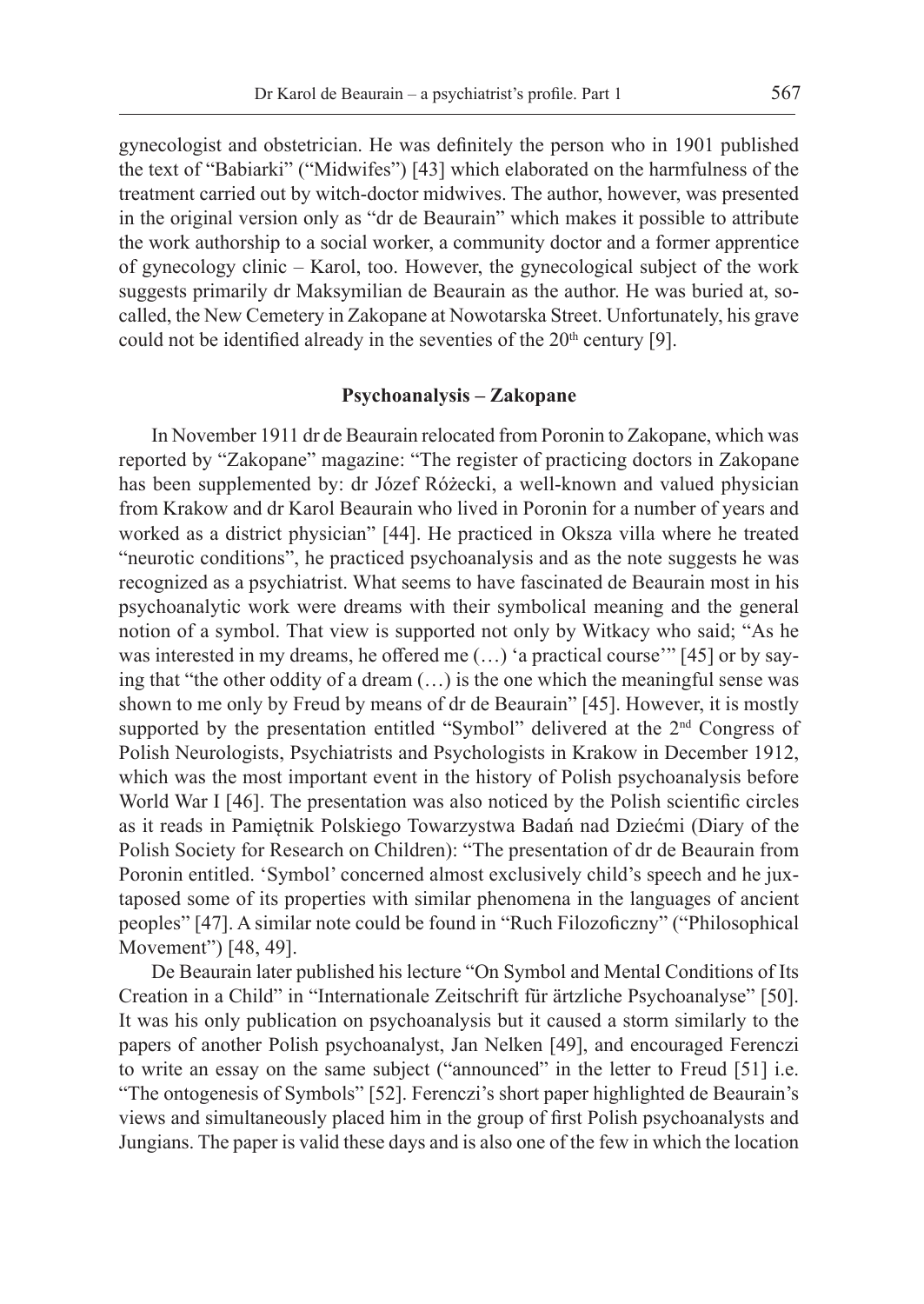of the author was accurately assigned: to Zakopane. Because of the above reasons, it seems worthwhile to summarize its content.

The journal in which the article was published has a subtitle of "The Official Body of the International Psychoanalytic Association" and it was further stated that it was "published by prof. dr Sigmund Freud". Below at the title page the editorial staff was listed including dr S. Frenczi and dr O. Rank to start with. The first page of the publication was again annotated with dr Beaurain without the first name as the author, but in this case Karol's authorship leaves no doubt. In particular, as the following information added that the author came from Zakopane (it seems the town was already so recognizable that no further geographical details seemed necessary) and the paper was presented at the 2nd Congress of Polish Neurologists, Psychiatrists and Psychologists in Krakow.

The article is brief and it includes five pages of dense text. Despite appearances, it is not little as it was written in a very precise style with almost every sentence conveying a new piece of information and the content lacking empty repetitions and fillers. The second paragraph refers to Freud as the founder of the psychoanalytic school, which undoubtedly was an expression of respect for the master. De Beaurain argued that he aimed to prove the legitimacy of psychoanalytic understanding of a symbol as an archaic form of thinking by pointing out and isolating acts of symbol creation in the spiritual development of a child. It is followed by an almost one-page description of the view on the creation of children's association with reference to Darwin and Meumann. The theme of the view is an example of a child who gives the name of 'Kwak' to all objects which he subjectively associates with a duck. De Beaurain pointed out that the difference in the way of thinking of an adult consists in a lack of apperception in child's thinking and its presence in adults. It should be noted that this argument is valid up to now and it cannot be ruled out that it was presented in that paper for the first time. Subsequent paragraphs demonstrate de Beaurain's erudition and they demonstrate the same way of thinking occurrent in the cultural history of language development. The author devotes over one page to illustrating examples of abstraction and substitution. The sentence which seems thought-provoking reads: "The structure of thinking process develops gradually in an analogous manner we experience dreams"3 [50]. He summarized his work by listing in four points the main characteristics of a child's psyche. These were: "1. The tendency to substitute associated images; 2. The concrete nature of images; 3. A partial perception of the weak side; 4. Insufficient capability to comprehend an abstract concept" [50]. He supported such characterization by quoting Carl Gustav Jung and Herbert Silberer who focused on the issue of apperception. He also included a short critical commentary of Silberer's views. He concluded the paper with the declaration that: "The classification of symbols based on their time of origin, which could be analogously compared to the way

<sup>3</sup> Full Polish text was published in "Psychiatria i Psychoterapia" 2015, 4 in translation by Grażyna and Gregor Głodek.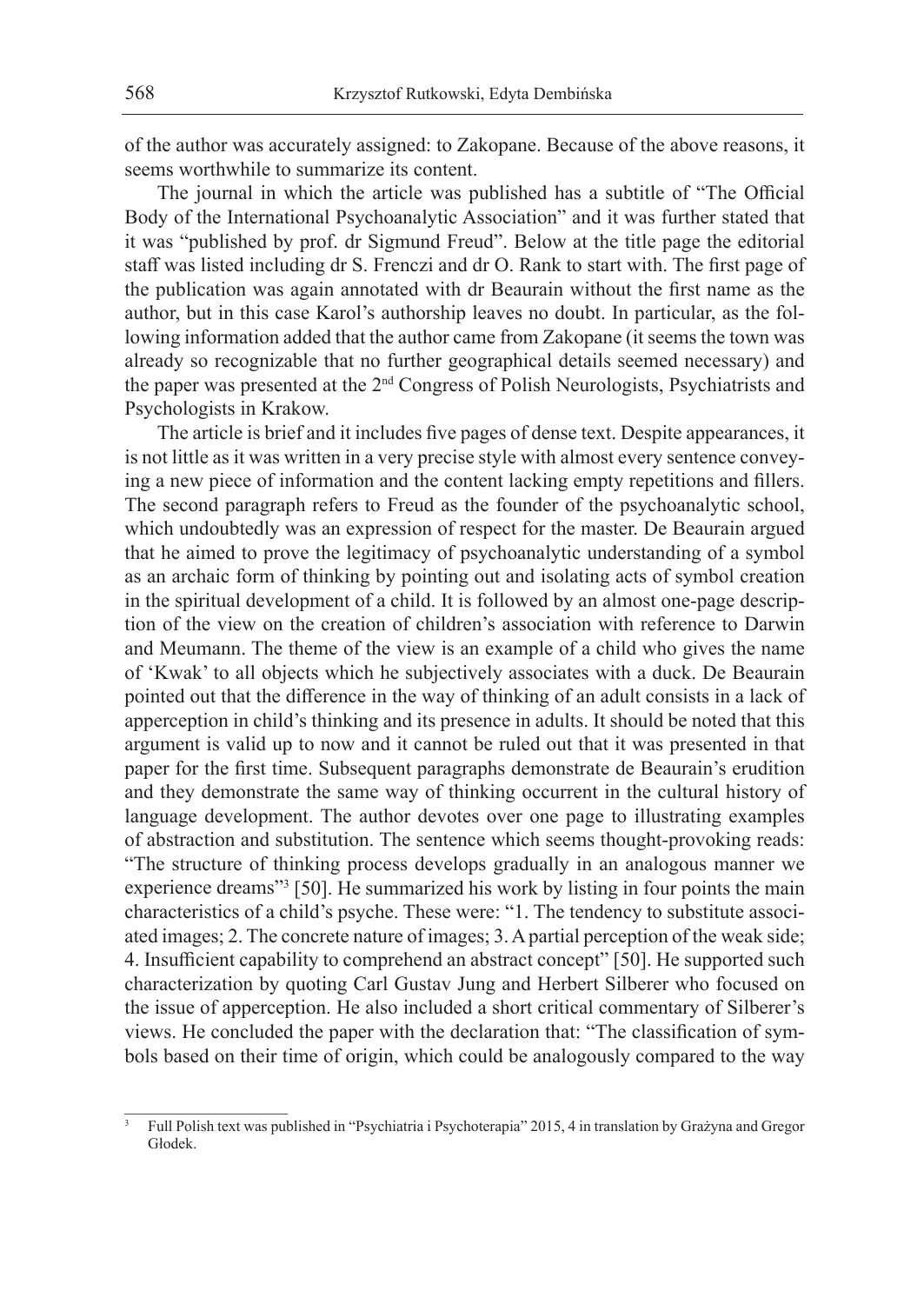the age of geological layers are determined, seems to me desirable and conducive to the development of theoretical research. I reserve that subject for my next lecture" [50]. No evidence can be traced that the lecture was either delivered or written down. In the paper de Beaurain also included examples from the observations of children, for instance, of a boy playing with tin soldiers. It might have been one of his sons. Those days psychoanalysts willingly reported on clinical observations disregarding their origin. The reference to the child's words that "soda water tastes like numb feet" [50] sounds affectionate.

De Beaurain's paper is immediately followed by Sándor Ferenczi's publication of "The Ontogenesis of Symbols" [52] in "Internationale Zeitschrift". In his letter to Freud dated 5<sup>th</sup> August 1913 he wrote: "A paper by Beaurain (Zakopane) on symbol formation in the child will appear in the September issue of Zeitschrift. Since it is written very one-sidedly in favor of Jung's and Silberer's position, I permitted myself (in hopes of your retroactive approval) to append to this paper a small essay on the same subject"<sup>4</sup> [51]. Ferenczi clearly pointed out that he was motivated to create this polemic piece with de Beaurain by conflict with Jung and the commentary seemed essential to him due to the very reference to Jung in the paper (unfortunately such a view was further repeated in Psychoanalytic Society over a number of years). Had it not been for that letter, the polemic piece could be regarded as misunderstanding. Ferenczi clearly points out in the first line that his paper refers to de Beaurain's article. Ferenczi refers evidently to the neurotic issue in the sentence: "(...) equating, however, is not yet symbolism. Only from the moment when as the result of cultural education the one member of the equation (the more important one) is repressed, does the other previouslyless important member attain affective over-significance and become a symbol of the repressed one"<sup>5</sup> [52]. In numerous instances the paper includes reports on the repression of sexual content. From the contemporary perspective Ferenczi's different view could be easily explained by his focus on Oedipal issues, whereas de Beaurain characterized pre-Oedipal functioning and the process of symbol creation which bore resemblance to processes concurrent with psychosis. It was indeed reported by Jung in a more comprehensive manner than Freud. It should also be noted here that in such a manner he was ahead of his times in the psychoanalytic subject matter concerning the psyche of a little child as that area was developed many years later by Anna Freud, Melania Klein, Jean Piaget and others. While taking a broader approach in the analysis of de Beaurain's paper, it seems that the conflict between Freud and Jung was imperceptible from the perspective of Polish psychoanalysts. Furthermore, the contemporary findings of historians corroborate that the conflict was primarily

<sup>4</sup> English translation by Peter T. Hoffer from Ferenczi S. *Letter from Sandor Ferenczi to Sigmund Freud, August 5, 1913*. In: Barbant E, Falzeder E, Giampieri-Deutsch P, ed. *The Correspondence of Sigmund Freud and Sándor Ferenczi, 1908–1914*. Cambridge(MA),London: Belknap Press; 1994:504

<sup>5</sup> English translation by Ernest Jones from Ferenczi S. *Sex in psychoanalysis*. Boston: Gorham Press; 1916: 280. Full Polish text was published in Psychiatria i Psychoterapia 2015, 4 in translation by Grażyna and Gregor Głodek.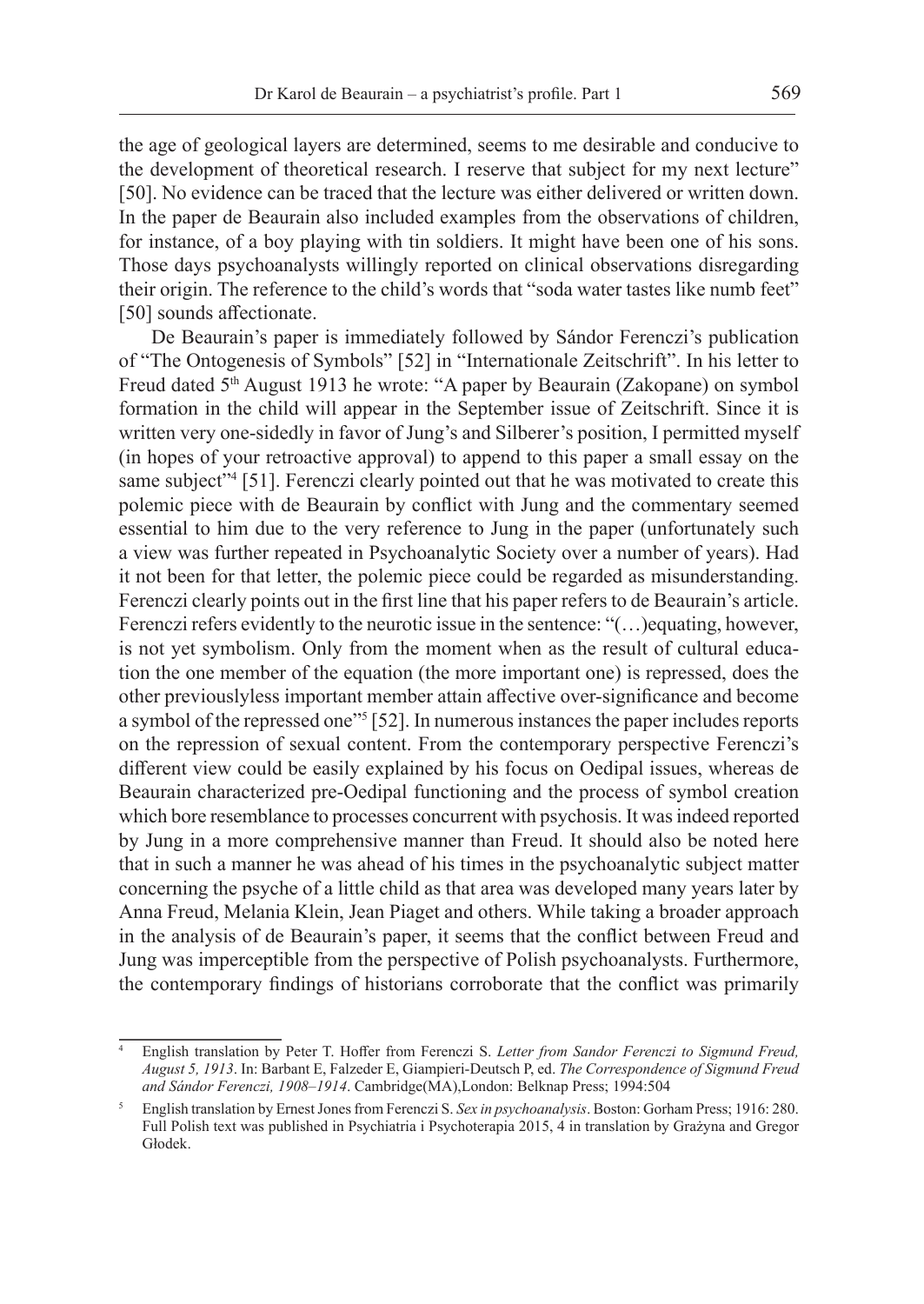that of the circles surrounding both scholars [53]. One can question the extent to which Ferenczi's reaction might have discouraged de Beaurain to carry on with his psychoanalytic work. Sándor Ferenczi did not cease the attack on de Beaurain with the commentary in "Internationale Zeitschrift". The suggestion that the works should be accompanied with "an editorial corrective commentary" and "one ought not to spare the editorial red ink" on them was recurrent on numerous occasions in his letters to Freud. These words were repeated a year later on 19<sup>th</sup> June 1914 with reference to de Beaurain's paper. Ferenczi in his letter declared openly that he does not agree with de Beaurain and added: "I, too, believe we ought not to spare the editorial red ink. Otherwise it will happen to us again that someone quotes a collaborator like Beaurian (whom I did contradict) as a "psychoanalyst" *against* analysis"<sup>6</sup> [54]. One should note the quotation mark used in the word psychoanalyst. The tone of the letter suggests that Ferenczi clearly attempted to discredit de Beaurain's psychoanalytic competence in front of Freud. However, Freud in his response to both letters did not make any references to the comments about Beaurain. He responded to Ferenczi that: "It is hardly the proper time to wield the critical red ink, otherwise we won't get any contributions, and one has to allow for a certain multiplicity of views, even an alloy with such-andsuch percent nonsense"<sup>7</sup> [55]. That view was in line with the mood prevalent in the International Psychoanalytic Society from 1912 and which was intensified after the contact between Freud along with his circles and Jung was severed. It was demonstrated by the society members' tracking of any deviation and views which were inconsistent with the 'canonical' Freudian psychoanalysis and the theory of seduction in particular. Contrary to Ferenczi's intentions, the unknown dr de Beaurain of Zakopane was permanently recorded in the global history of psychoanalysis as one of the first Polish psychoanalysts and Jungians as well.

The name of de Beaurain is mentioned twice in Hans Henning's work on dreams [56]. Henning quoted de Beaurain's paper [50] as an example of psychoanalytic understanding of dreams (that probably provoked Ferenczi's strong reaction in the letter of 19<sup>th</sup> June 1914 [54]). He referred to the de Beaurian's definition of a symbol and wrote: "Making similarities more concrete seems an achievement of lesser rank than formulating differences. As it is pointed out by de Beaurain, tracing a symbol in a child does not bring so many problems as it is the case when discovering those in an adult as the mechanism of apperception is not fully developed yet and related to the logical capability of abstract thinking. For that reason in child's dreams (I am not in the position to refer to numerous cases known to me from Freudian works) a significantly higher

<sup>6</sup> English translation by Peter T. Hoffer from Ferenczi S. *Letter from Sándor Ferenczi to Sigmund Freud, June 19, 1914*. In: Barbant E, Falzeder E, Giampieri-Deutsch P, ed. *The Correspondence of Sigmund Freud and Sándor Ferenczi, 1908–1914*. Cambridge(MA),London: Belknap Press; 1994: 558.

<sup>7</sup> English translation by Peter T. Hoffer fromFreud S. *Letter from Sigmund Freud to Sándor Ferenczi, June 22, 1914*. In: Barbant E, Falzeder E, Giampieri-Deutsch P, ed. *The Correspondence of Sigmund Freud and Sándor Ferenczi, 1908–1914*. Cambridge(MA), London: Belknap Press; 1994: 559.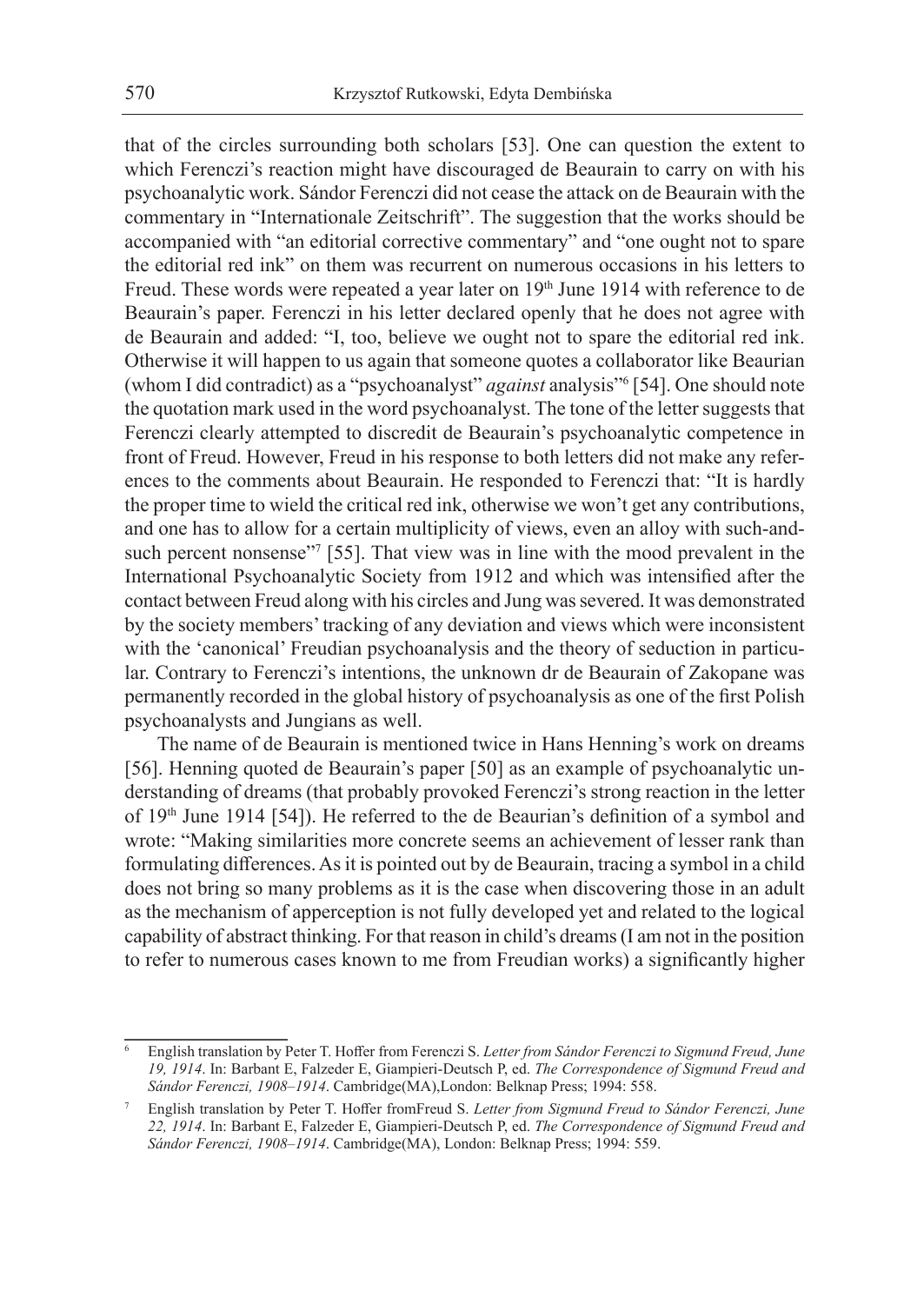percentage of sexual intensity is observed, whereas the same components of sexuality in adults tend to be brought to light mostly in psychoanalysis" [56].

To sum up, the years 1911–1912 constituted a significant turning point in the life of Karol de Beaurain. Having searched for the ideal professional area for numerous years, he started to fulfill himself successfully as a psychiatrist and psychoanalyst. He experienced further professional success and stayed faithful to these fields until he died.

# **References**

- 1. Witkiewiczowa J. *Wspomnienia o S.I. Witkiewiczu*. In: Witkiewicz SI. ed. *Listy do żony*. T. 4. 1936–1939. Warsaw: State Publishing Institute; 2012. p. 561.
- 2. Dembińska E, Rutkowski K. *Ludwika Karpińska, "Polish Lady Philosopher" a forgotten forerunner of Polish psychoanalysis*. Psychiatr. Pol. 2015 [Epub ahead of print]; DOI: http:// dx.doi. org/10.12740/PP/OnlineFirst/44946.
- 3. Beaurain K. *Curiculum vitae*. Folders of Jagiellonian University employees, S II 619. Krakow: Archives of Jagiellonian University; 1920.
- 4. Beaurain Charles, Matrikelnummer 6591, 16 Mai 1891. Matrikelbuch der Universität Bern. Bern: Universitatsarchiv der Universität Bern.
- 5. Doctorexamen, Mittwoch den 13. Juni 1894. Doctorexamen der Universität Bern, BB.05.20.33. Bern: Staatsarchiv des Kantons Bern.
- 6. Pedigree of Karol Beaurain. Pedigrees of Jagiellonian University students from the first half of the academic year 1895/96, S II 493B. Krakow: Archives of Jagiellonian University.
- 7. Marriage certificate no. 249 Beaurain and Kosmowska, 31 maja 1890. Etat Civil de Genève mariages 93. Genève: Archives d'Etat de Genève.
- 8. *Dr med. Karol de Beaurain*. Nowiny Psychjatryczne 1927; 5(1–2): 95.
- 9. Talewski R. *Groby lekarzy na zakopiańskich cmentarzach*. Archiwum historii medycyny 1976; 39(2): 169–177.
- 10. Beaurain Charles, Matrikelnummer 9116, 12 November 1890. Matrikelbuch der Universität Zürich, UU 24.2. Zürich: Staatsarchiv des Kantons Zürich.
- 11. Beaurain C. *Die Resultate der Arthrectomie bei der tuberkulösen Gonitis*. Zurich: Leemann; 1894.
- 12. The Nobel Prize in Physiology or Medicine 1909 Theodore Koher. http://www.nobelprize. org/ nobel\_prizes/medicine/laureates/1909/kocher-bio.html [retrieved: 5.05.2016].
- 13. Straburzyńska-Lupa A, Dziedzic S, Straburzyński G. *Vinzenz Priessnitz, Sebastian Kneipp, Wilhelm Winternitz i ich wkład w rozwój wodolecznictwa w XIX i XX wieku*. Acta Balneol. 2014; 56(1): 51–55.
- 14. Teodora Krajewska nee Kosmowska. *Pamiętnik*. Krakow: National Publishing Agency; 1989.
- 15. Minakowski MJ. *Genealogia potomków Sejmu Wielkiego. Wiktoryn Kosmowski h. Lis*. http:// www.sejm-wielki.pl/b/12.171.108 [retrieved: 19.10.2015].
- 16. Beaurain Sophie Matrikelnummer 6592, 16 Mai 1891. Matrikelbuch der Universität Bern. Bern: Universitatsarchiv der Universität Bern.
- 17. The register of exams for the degree of doctor of medical sciences in academic years 1893/94– 1924/25, WL II 547. Inventory of files of the Faculty of Medicine of the Jagiellonian University 1849–1949. Krakow: Archives of Jagiellonian University.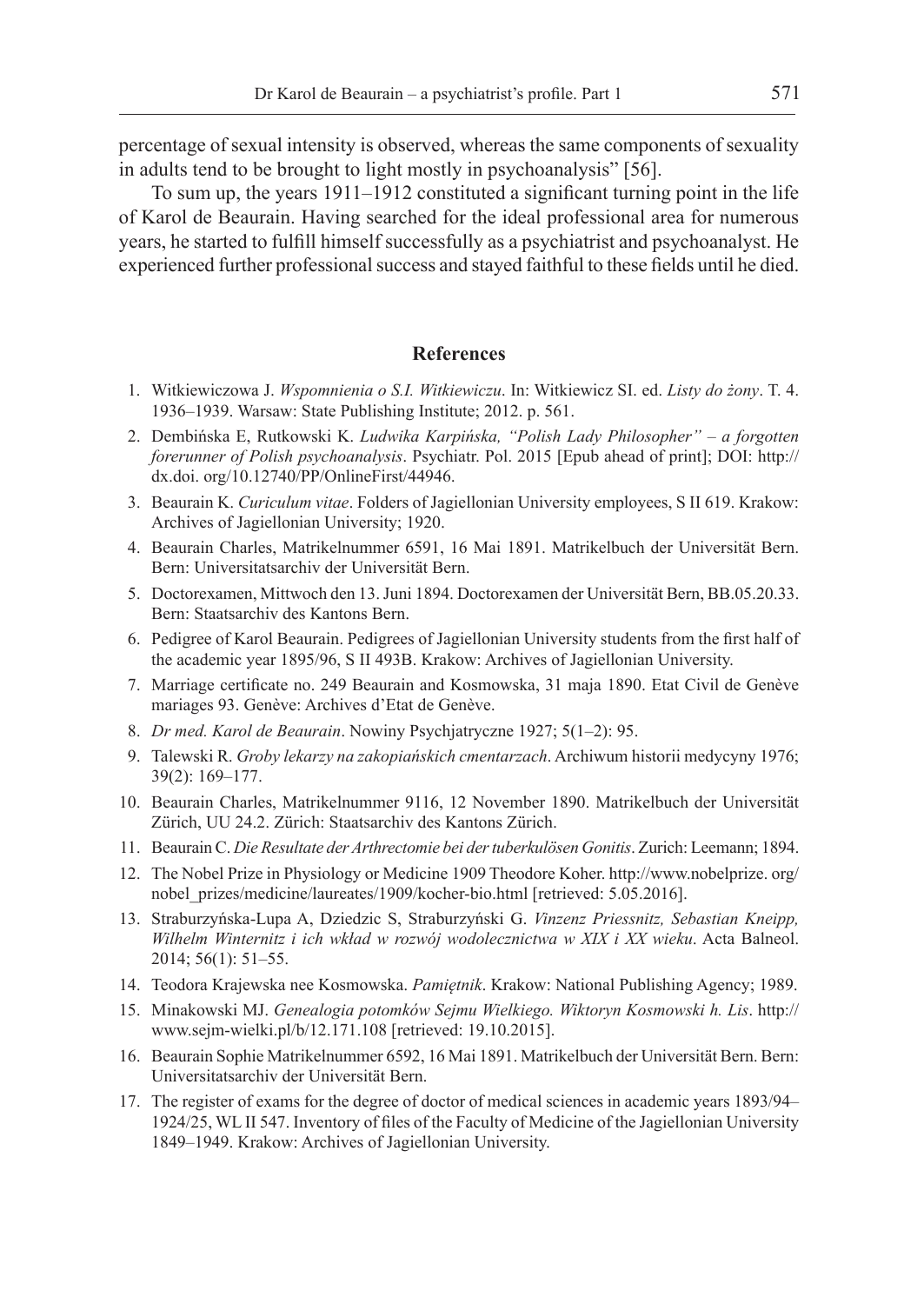- 18. Raczyński J. *Służba zdrowia w Galicyi. Kalendarz Lekarski Krakowski na rok 1897*. Krakow: S.A. Krzyżanowski Bookstore; 1897.
- 19. Szarejko P. *Słownik lekarzy polskich XIX wieku*. T. 1. Warsaw: TLW; 1991.
- 20. *Zakopane i Tatry: kalendarzyk tatrzański*. Krakow: Gebethner and company; 1901.
- 21. Press advert of the dental surgery of Z. Beaurain-Kosmowska. Warsaw: Kurjer Warszawski; 17.02.1892; 72(48): 9.
- 22. Press advert of the dental surgery of Z. Beaurain-Kosmowska. Warsaw: Kurjer Warszawski; 26.11.1901; (327): 8.
- 23. *Listy z Krakowa*. Słowo Polskie 13.09.1894; (217): 2.
- 24. *Od Redakcyi*. Przegląd Zakopiański 7.09.1899; (6): 2.
- 25. Bujak J. *"Przegląd Zakopiański" (1899-1906)*. Zeszyty Prasoznawcze 1984; 25(1): 56–78.
- 26. D.B. Res sacra miser. Przegląd Zakopiański 5.06.1902; 4(23): 205–206.
- 27. *Zwalczanie gruźlicy*. Gazeta Podhalańska 29.10.1916; 4(44): 3–5.
- 28. From Natural Division of the Tatra Society. Zakopane: czasopismo poświęcone sprawom Zakopanego 1.02.1912; 5(2): 4–5.
- 29. Pinkwart M. *Giewont 1902*. http://www.pinkwart.pl/Zakopane/Prasa\_zakopianska/ Giewont1902/Giewont1902.htm [retrieved: 2.11.2015].
- 30. Excerpt. Przegląd Zakopiański 17.07.1902; 4(29): 261–264.
- 31. Sołtysik M. Proces *o Bagno i o bagno (cz.2). "Sport osobistej nienawiści"*. Palestra 2013; 58(5–6): 254–261.
- 32. Press advert of the dental surgery of Z. Beaurain-Kosmowskiej. Kurjer Warszawski 26.09.1903; 83(266): 14.
- 33. Press advert of the dental surgery of Z. Beaurain-Kosmowskiej. Kurjer Warszawski 20.11.1907; 321: 6.
- 34. Press advert of the dental surgery of Z. Beaurain-Kosmowskiej. Nowa Reforma 12.07.1905; 156: 2.
- 35. Kopański T. *Lotnictwo w obronie Lwowa w listopadzie 1918 roku*. Militaria Fakty 2001; 6: 40–45.
- 36. Central Military Archives. *Święto Lotnictwa Polskiego*. caw.wp.mil.pl/pl109.html [retrieved: 6.11.2015].
- 37. List of guests attending from 13<sup>th</sup> to 30<sup>th</sup> January 1905. Przegląd Zakopiański 1.02.1905; 7(3): 21–22.
- 38. www.e-teatr.pl/pl/osoby/38485.html [retrieved: 6.11.2015].
- 39. Witold Stanisław Beaurain obituary. Nowa Reforma 1.01.1909; 1: 2.
- 40. *Wiadomości bieżące*. Przegląd Lekarski 1909; 48(40): 577.
- 41. Gliński LK. *Spis lekarzy według miejsca zamieszkania*. Krakow Medical Calendar 1911. Krakow: S.A. Krzyżanowski Bookstore; 1911.
- 42. Press release on opening of Educational and Therapy Centre for Neurotic and Poorly Developed Children. Dziennik XI Zjazdu lekarzy i przyrodników polskich w Krakowie. 1911; 1: 14.
- 43. Beaurian. *Babiarki*. Przegląd Zakopiański. Zakopane, 28.03.1901; 3(13): 107–108.
- 44. Personal News. Zakopane: czasopismo poświęcone sprawom Zakopanego. 11.11.1911; 4(25): 6.
- 45. Witkiewicz SI. *Narkotyki. Niemyte dusze*. Warsaw: State Publishing Institute; 2004.
- 46. *II Zjazd neurologów, psychiatrów i psychologow polskich*. Przegl. Lek. 1913; 52(5): 84–85.